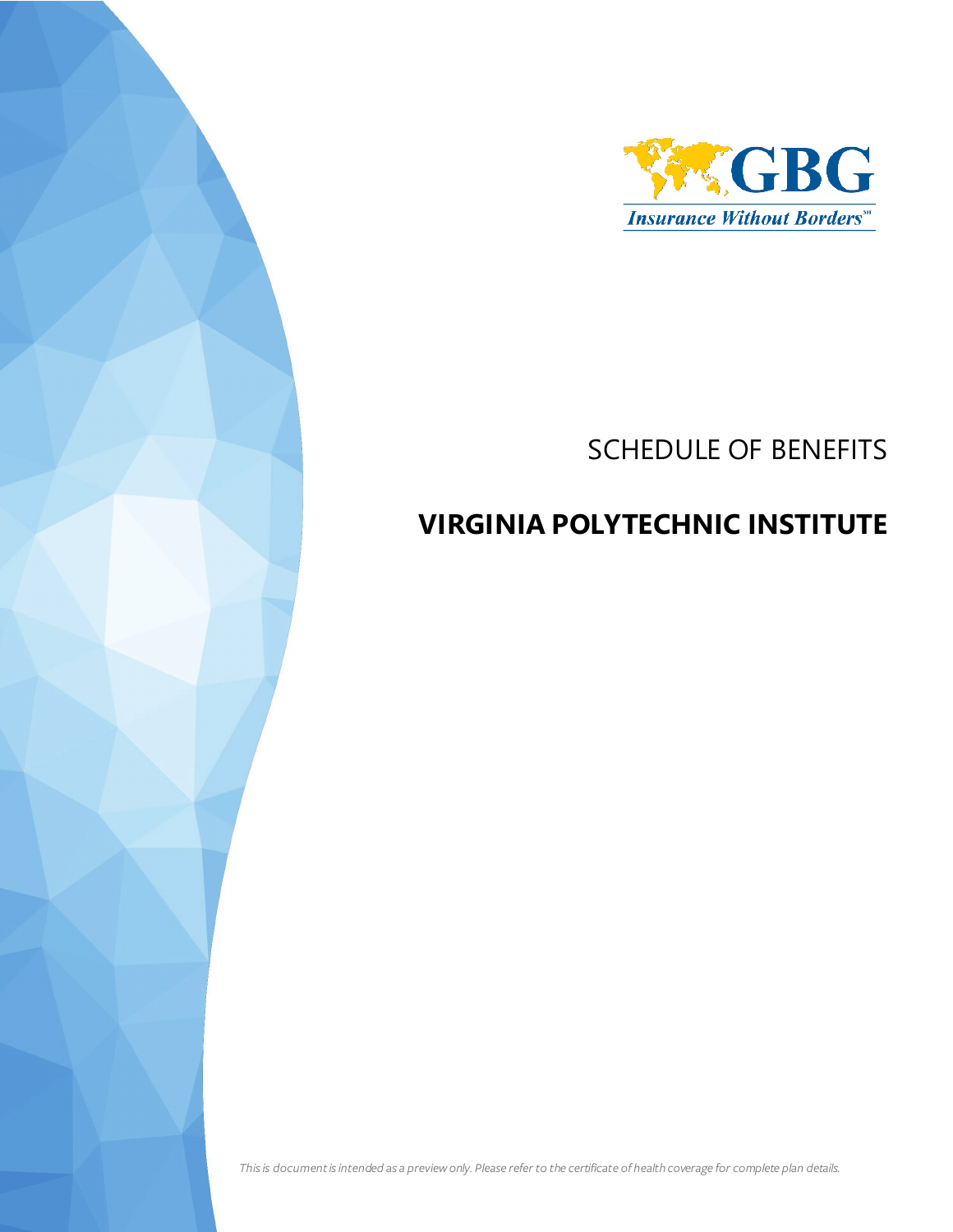



## **SCHEDULE OF BENEFITS**

The Schedule of Benefits is a summary outline of the benefits covered under this insurance Plan. The benefits are divided into two sections: Medical Expense Benefits, and Non-Medical Expense Benefits. Please read the Description of Benefits sections for full details. All benefits described are subject to the definitions, exclusions and provisions.

#### **ELIGIBLE PERSONS**

Eligible Person is an individual who meets all the requirements of one of the covered Classes shown below:

#### Class 1

A registered full time undergraduate or a graduate student attending classes who is a minimum age of 16 years and maximum of 40 years:

- Student must have a current passport and be travelling outside their Home Country; and
- Student must have a valid F, M, or Q visa. F1 visa holder on OPT are not eligible.

#### Class 2

The spouse or domestic partner of a Class 1 Insured Person

#### Class 3

The Dependent child(ren) of a Class 1 Insured Person

### **MEDICAL EXPENSE BENEFITS**

The following Medical Expense Benefits are subject to the Insured Person's Deductible, Copayment, and Coinsurance amount. After satisfaction of the Deductible and applicable Copayments, the Insurer will pay eligible benefits set forth in this Schedule at the specified Plan Coinsurance and reimbursement level.

#### **GENERAL FEATURES AND PLAN SPECIFICATIONS**

| <b>U.S. Provider Network</b>                                                         | United Healthcare                                                                                                                                            |  |
|--------------------------------------------------------------------------------------|--------------------------------------------------------------------------------------------------------------------------------------------------------------|--|
| <b>Area of Coverage</b>                                                              | Worldwide Basis Excluding Home Country                                                                                                                       |  |
| Maximum Benefit Payable per covered Illness or Injury                                | \$500,000                                                                                                                                                    |  |
| Lifetime Maximum                                                                     | Unlimited                                                                                                                                                    |  |
| Individual Deductible per Period of Insurance                                        |                                                                                                                                                              |  |
| •In-Network Provider<br>• Out-of-Network Provider<br>• Student Health Center         | \$90 per Insured Person, 2x Individual per family<br>\$250 per Insured Person, 2x Individual per family<br>\$45 per Insured Person, 2x Individual per family |  |
| The Deductible for In-Network does not accrue towards the Out-of-Network Deductible. |                                                                                                                                                              |  |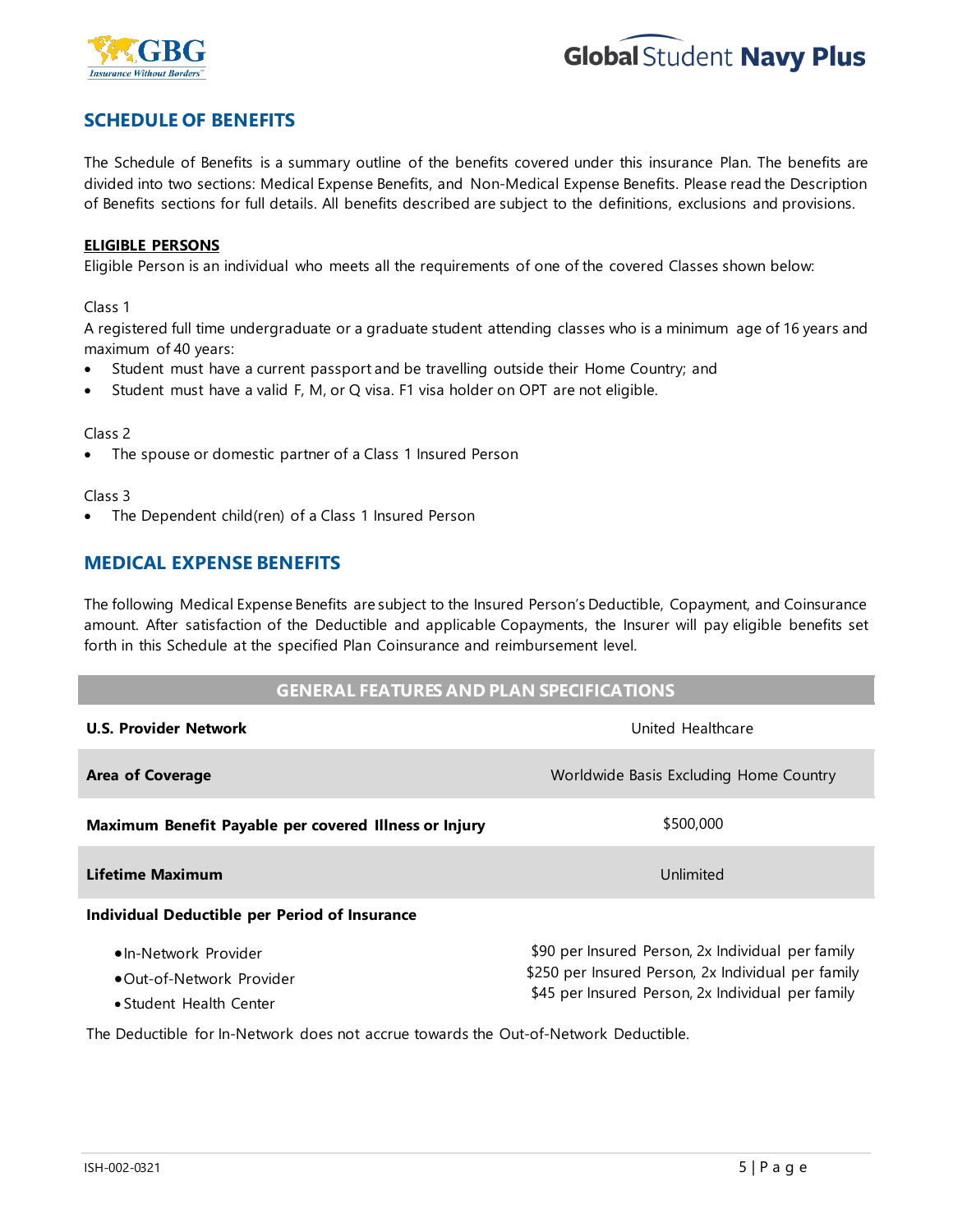



#### **COPAYMENTS**

Copayments do not apply to the Deductible or the Out-of-Pocket Maximum.

| <b>Hospital Copayment</b><br>$\bullet$                                                                                                                                                           | \$300                                                                                                                                                                                                                                                                    |  |
|--------------------------------------------------------------------------------------------------------------------------------------------------------------------------------------------------|--------------------------------------------------------------------------------------------------------------------------------------------------------------------------------------------------------------------------------------------------------------------------|--|
| <b>Emergency Room Copayment</b><br>$\bullet$<br>(waived if admitted)                                                                                                                             | \$300 per Occurrence                                                                                                                                                                                                                                                     |  |
| Out-of-Pocket-Maximum per Period of Insurance<br>In-Network<br>$\bullet$<br>Out-of-Network<br>$\bullet$<br>Family is 2x Individual<br>The Deductible does not apply to the Out-of-Pocket Maximum | \$2,000 per Insured Person<br>Unlimited per Insured Person                                                                                                                                                                                                               |  |
| <b>Pre-Existing Condition Limitation</b><br>(12 months Lookback Period)                                                                                                                          | <b>Student:</b> Pre-Existing Conditions are covered<br>without a Waiting Period.<br><b>Dependents:</b> Pre-Existing Conditions are covered<br>after a 24 months Waiting Period.                                                                                          |  |
| <b>COVERED SERVICES AND BENEFIT LEVELS</b><br>Subject to Deductible, Coinsurance, Copayment,<br>and<br>Maximum Benefit per Period of Insurance                                                   | <b>WHAT THE INSURANCE PLAN COVERS</b><br>The following Coinsurance applies for In-Network<br>Providers in the U.S. or for expenses incurred<br>outside the U.S. (if available). Coinsurance reduces<br>to 70% UCR when Out-of-Network Providers in the<br>U.S. are used. |  |
| <b>HOSPITALIZATION AND INPATIENT BENEFITS</b>                                                                                                                                                    |                                                                                                                                                                                                                                                                          |  |
| Accommodations including semi-private room<br>Copayment applies                                                                                                                                  | 80% Preferred Allowance                                                                                                                                                                                                                                                  |  |
| <b>Intensive Care/Cardiac Care</b>                                                                                                                                                               | 80% Preferred Allowance                                                                                                                                                                                                                                                  |  |
| <b>Mental Health</b>                                                                                                                                                                             | 80% Preferred Allowance                                                                                                                                                                                                                                                  |  |
| Inpatient<br>Consultation/Visit by a<br>Physician<br>or<br><b>Specialist</b>                                                                                                                     | 80% Preferred Allowance                                                                                                                                                                                                                                                  |  |
| <b>Diagnostic</b><br>Hospital<br><b>Miscellaneous</b><br>Testing<br>and<br><b>Expense</b>                                                                                                        | 80% Preferred Allowance                                                                                                                                                                                                                                                  |  |
| <b>Pre-Admission Testing</b>                                                                                                                                                                     | 80% Preferred Allowance                                                                                                                                                                                                                                                  |  |
| <b>OUTPATIENT BENEFITS</b>                                                                                                                                                                       |                                                                                                                                                                                                                                                                          |  |
| <b>Physician Visit or Consultation by Specialist</b>                                                                                                                                             | 80% Preferred Allowance                                                                                                                                                                                                                                                  |  |
| <b>Diagnostic Testing</b><br>X-Ray and Laboratory<br>MRI, PET, and CT Scans                                                                                                                      | 80% Preferred Allowance                                                                                                                                                                                                                                                  |  |
| <b>Mental Health</b><br>Office visit Copayment applies                                                                                                                                           | 80% Preferred Allowance                                                                                                                                                                                                                                                  |  |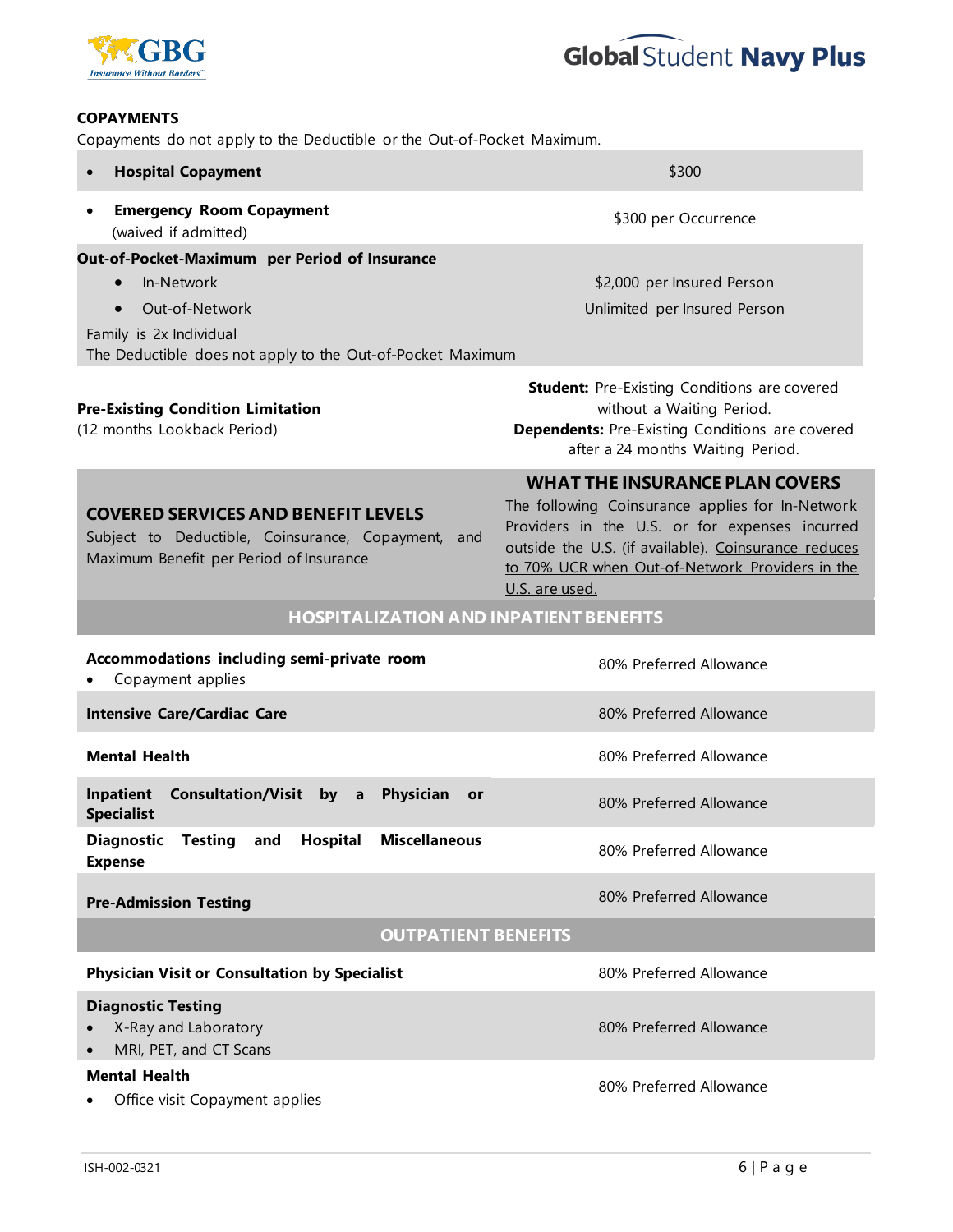# **Global Student Navy Plus**



| <b>SURGICAL BENEFITS (INPATIENT/OUTPATIENT)</b>                                                                                                                                                                                                                                                         |                         |  |
|---------------------------------------------------------------------------------------------------------------------------------------------------------------------------------------------------------------------------------------------------------------------------------------------------------|-------------------------|--|
| Inpatient, Outpatient or Ambulatory Surgery Includes:<br>Surgeon's Fees<br>Out-of-network Assistant Surgeon or Anesthesiologist<br>(up to 25% of Usual, Customary & Reasonable for<br>surgery)<br>Facility fees<br>Laboratory tests<br>Medications and dressings<br>Other medical services and supplies | 80% Preferred Allowance |  |
| <b>EMERGENCY BENEFITS</b>                                                                                                                                                                                                                                                                               |                         |  |
| <b>Emergency Room and Medical Services</b><br>Copayment waived, if admitted<br>Non-emergency use of the emergency room is Not<br>Covered                                                                                                                                                                | 80% Preferred Allowance |  |
| <b>Ambulance Services</b><br>Emergency local ground ambulance                                                                                                                                                                                                                                           | 80% Preferred Allowance |  |
| <b>Emergency Dental</b><br>Limited to accidental Injury of sound natural teeth<br>sustained while covered                                                                                                                                                                                               | 80% Preferred Allowance |  |
| <b>MATERNITY CARE</b>                                                                                                                                                                                                                                                                                   |                         |  |
| Normal delivery or Medically Necessary C-Section, pre-<br>natal, post-natal care, and Complications of Pregnancy                                                                                                                                                                                        | 80% Preferred Allowance |  |
| <b>OTHER BENEFITS (INPATIENT/OUTPATIENT)</b>                                                                                                                                                                                                                                                            |                         |  |
| <b>Physical Therapy</b>                                                                                                                                                                                                                                                                                 | 80% Preferred Allowance |  |
| <b>Cancer Care and Oncology</b>                                                                                                                                                                                                                                                                         | 80% Preferred Allowance |  |
| <b>Diabetic Medical Supplies</b><br>Includes Insulin Pumps and associated supplies                                                                                                                                                                                                                      | 80% UCR                 |  |
| Immunodeficiency<br><b>Syndrome</b><br><b>Acquired</b><br>(AIDS)<br>Human Immunodeficiency Virus (HIV+), AIDS Related<br>Complex (ARC), Sexually transmitted diseases and all<br>related conditions                                                                                                     | 80% Preferred Allowance |  |
| <b>Durable Medical Equipment</b><br>Reimbursement of rental up to the purchase price                                                                                                                                                                                                                    | <b>80% UCR</b>          |  |
| <b>Alcohol and Substance Abuse</b>                                                                                                                                                                                                                                                                      | 80% Preferred Allowance |  |
| <b>Prescription Medications</b><br>Up to 31-day supply per prescription<br>CVS/Caremark network pharmacy is required                                                                                                                                                                                    | 80% of Charges          |  |
| <b>Motor Vehicle Accident</b><br>Injuries caused by Accident                                                                                                                                                                                                                                            | 80% Preferred Allowance |  |
| <b>Passive War and Terrorism</b>                                                                                                                                                                                                                                                                        | Included                |  |